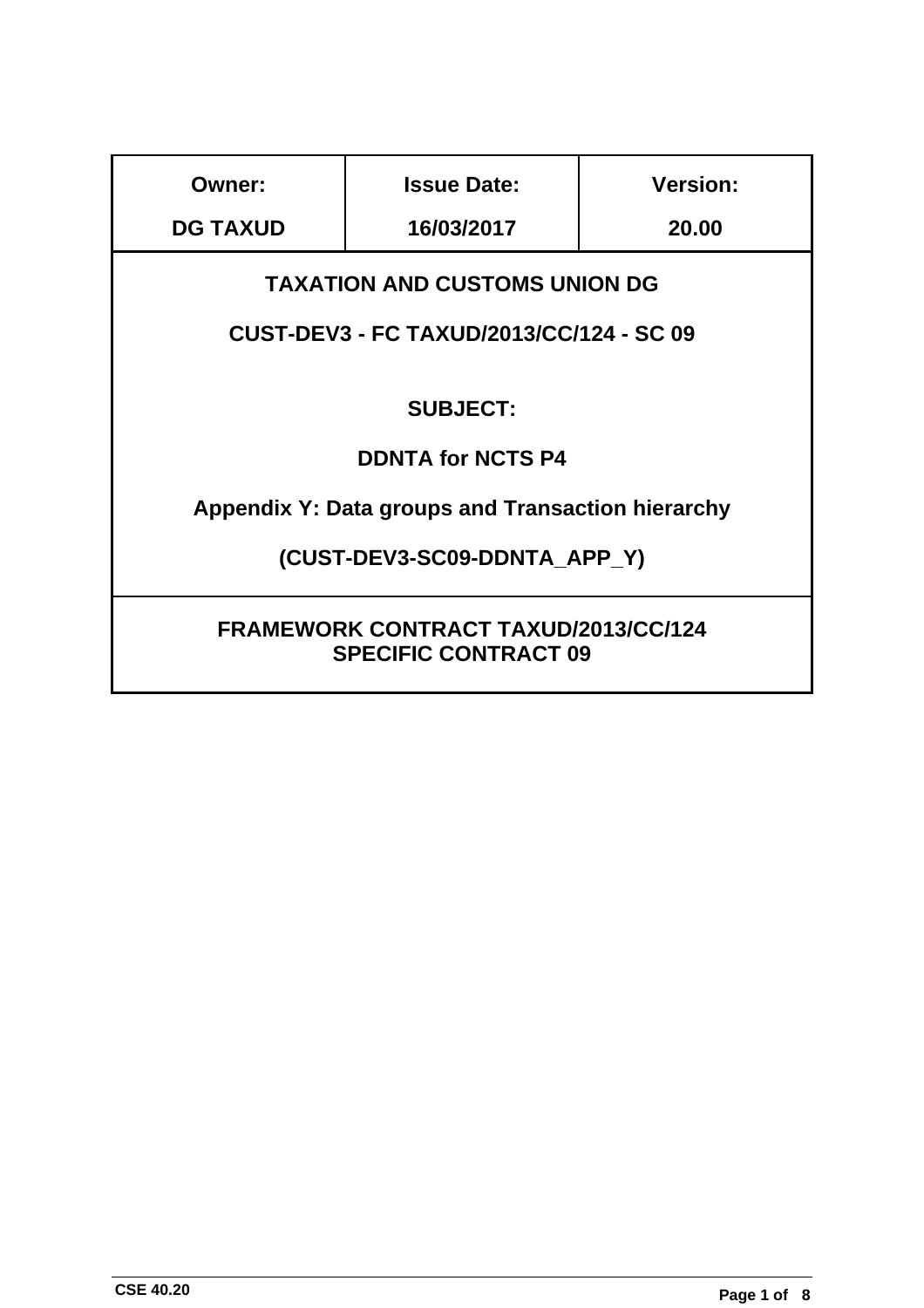**REF:CUST-DEV3-SC09-DDNTA\_APP\_Y**

**Appendix Y: Data groups and Transaction hierarchy**

**1. Introduction**

## **1. Introduction**

This document presents the overall Data Group structure of the messages supported for NCTS P4.The Data Groups are shown in a hierarchical format, where lower level data groups are indented with hyphens. The MESSAGE Data Group is the only Data Group at the top level. This is the only Data Group that appears without a hyphen in front of it and it comprises of all other Data Groups in a message.

# **DDNA RFC-List Alignment**

The specific Appendix is aligned to DDNA RFC-List V0.29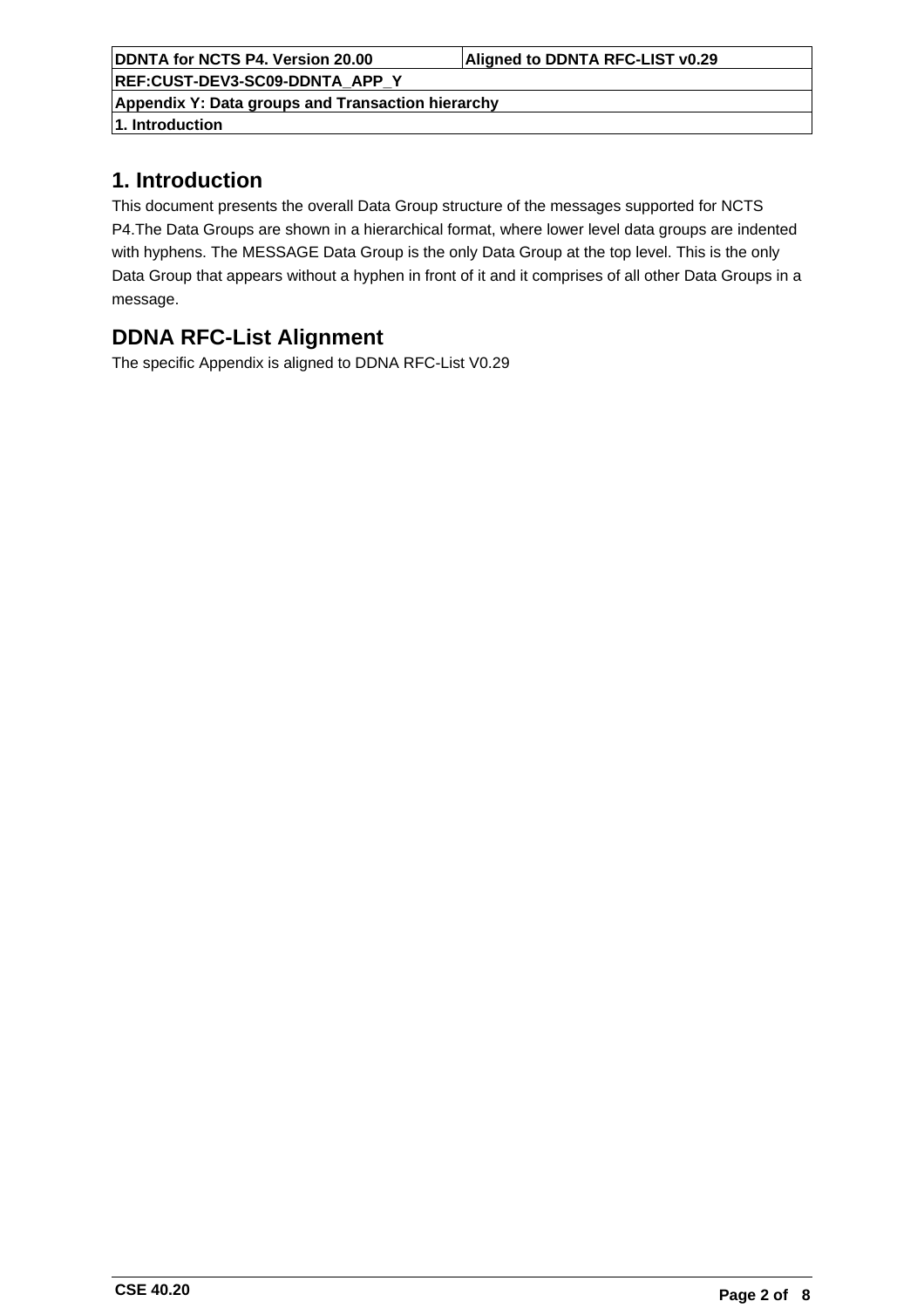**REF:CUST-DEV3-SC09-DDNTA\_APP\_Y**

**Appendix Y: Data groups and Transaction hierarchy**

**2. Data Groups**

## **2. Data Groups**

- MESSAGE,(MES)
- ---HEADER,(HEA)
- ---(REQUESTER PRINCIPAL) TRADER,(RC1)
- ---(PRINCIPAL) TRADER,(PC1)
- ---(CONSIGNOR) TRADER,(CO1)
- ---(CONSIGNEE) TRADER,(CE1)
- ---(AUTHORISED CONSIGNEE) TRADER,(TRA)
- ---(DESTINATION) TRADER,(TRD)
- ---GUARANTOR,(GTR)
- ---(DEPARTURE) CUSTOMS OFFICE,(EPT)
- ---(INVOLVED) COUNTRY,(IVC)
- ---(GUARANTEE) CUSTOMS OFFICE,(CGR)
- ---(COMPETENT AUTHORITY OF DEPARTURE) CUSTOMS OFFICE,(CAC)
- ---(COMPETENT AUTHORITY FOR RECOVERY) CUSTOMS OFFICE,(CAR)
- ---(GUARANTEE) COUNTRY,(GR2)
- ---(PRESENTATION OFFICE) CUSTOMS OFFICE,(RES)
- ---(EXPORT) CUSTOMS OFFICE,(ERT)
- ---(TRANSIT) CUSTOMS OFFICE,(RNS)
- ---(TRANSIT DECLARED) CUSTOMS OFFICE,(TDC)
- ---(EXIT DECLARED) CUSTOMS OFFICE,(EDC)
- ---(DESTINATION) CUSTOMS OFFICE,(EST)
- ---(DESTINATION DECLARED) CUSTOMS OFFICE,(DDC)
- ---(ACTUAL OFFICE OF TRANSIT) CUSTOMS OFFICE,(COF)
- ---(REQUESTER) CUSTOMS OFFICE,(REQ)
- ---(GUARANTEE SIMPLIFICATION) CUSTOMS OFFICE,(AGS)
- ---(RECOVERY) CUSTOMS OFFICE,(ORC)
- ---(REQUESTED) CUSTOMS OFFICE,(RDQ)
- ---(RETURN COPIES) CUSTOMS OFFICE,(OCP)
- ---PASSAGE,(PAS)
- ---CTL\_CONTROL,(CL1)
- ---CONTROL RESULT,(ERS)
- ---UNLOADING REMARK,(REM)
- ---RESULTS OF CONTROL,(TOC)
- ------LANGUAGE SPECIFIC DATA,(L50)
- ------ACTION,(M50)
- ---REPRESENTATIVE,(REP)
- ---SEALS INFO,(SLI)
- ------SEALS ID,(SID)
- ---GUARANTEE,(GUA)
- ------GUARANTEE REFERENCE,(REF)
- ---------INVALID GUARANTEE REASON,(IGR)
- ---------VALIDITY LIMITATION EC,(VLE)
- ---------VALIDITY LIMITATION NON EC,(LIM)
- ---EN ROUTE EVENT,(TEV)
- ------CTL\_CONTROL.(CTL)
- ------INCIDENT,(INC)
- ------SEALS INFO,(SF1)
- ---------SEALS ID,(SI1)
- ------TRANSHIPMENT,(SHP)
- ---------CONTAINERS,(NR3) ---MRNLIST,(LS1)
- ------MSGTYPE,(TYP)
- ------PERIOD OF REQUEST,(PER)
- ---MRNINFO,(INF)
- ------MSGINFO,(ING)
- ---GOODS ITEM,(GDS)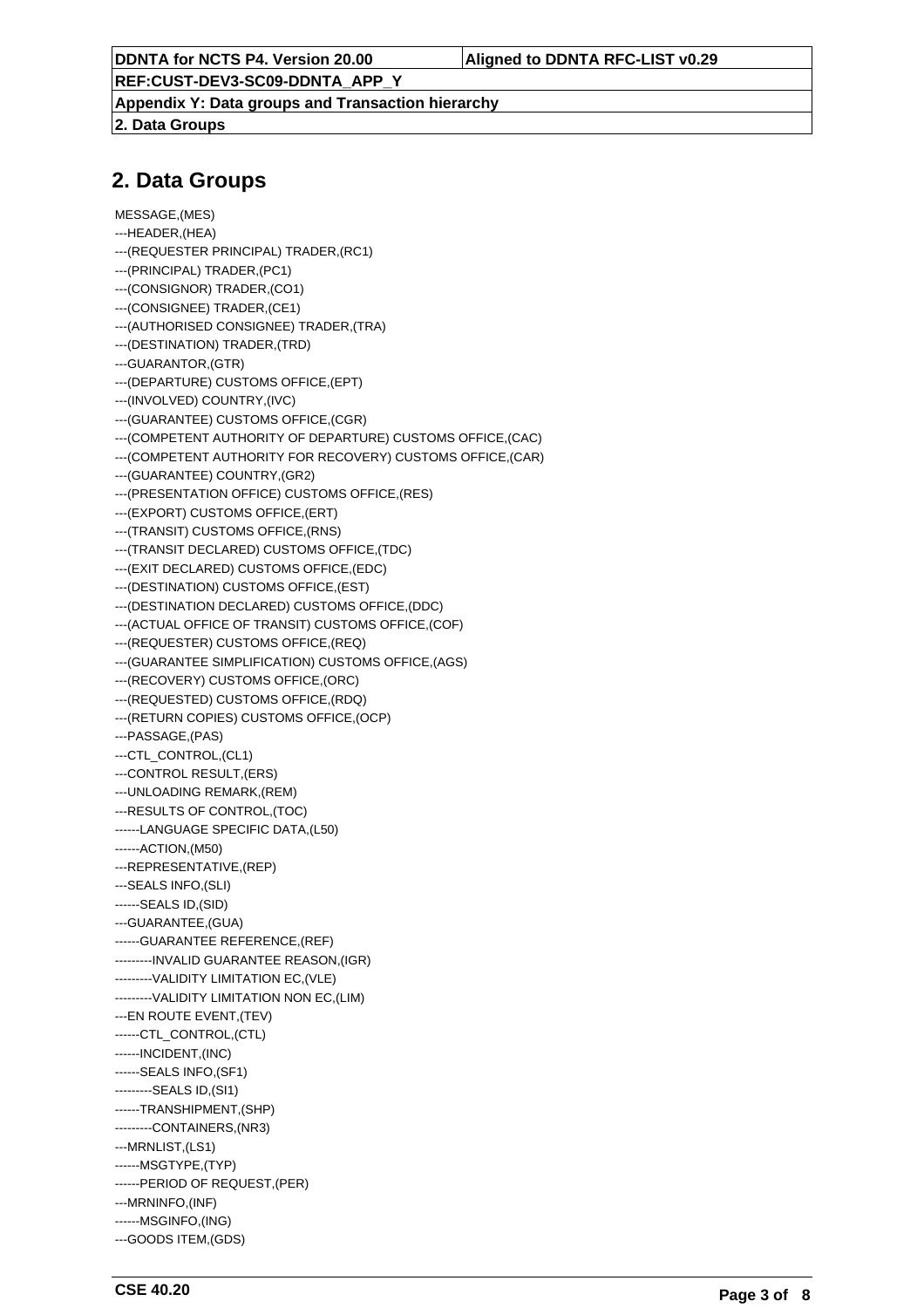**REF:CUST-DEV3-SC09-DDNTA\_APP\_Y**

**Appendix Y: Data groups and Transaction hierarchy**

#### **2. Data Groups**

------PREVIOUS ADMINISTRATIVE REFERENCES,(AR2) ------PRODUCED DOCUMENTS/CERTIFICATES,(DC2) ------SPECIAL MENTIONS,(MT2) ------RESULTS OF CONTROL,(ROC) ------(CONSIGNOR) TRADER,(CO2) ------(CONSIGNEE) TRADER,(CE2) ------CONTAINERS,(NR2) ------PACKAGES,(GS2) ------SGI CODES,(SD2) ------(CONSIGNOR-SECURITY) TRADER,(CON) ------(CONSIGNEE-SECURITY) TRADER,(RAD) ------NOTIFY PARTY,(NPG) ---CUSTOMS OFFICE INFORMATION,(COI) ------ACTION,(MD2) ------(DEDICATED) TRADER,(TDD) ------CUSTOMS OFFICE SPECIFIC NOTES,(CSN) ------CUSTOMS OFFICE LSD,(CLM) ------CUSTOMS OFFICE TIMETABLE,(COT) ---------CUSTOMS OFFICE TIMETABLE LINE,(CTI) ------------CUSTOMS OFFICE ROLE / TRAFFIC COMPETENCE,(TRC) ---COUNTRY/REGION,(CRG) ------ACTION,(MD1) ------COUNTRY/REGION LSD,(RLN) ------COUNTRY/REGION HOLIDAYS,(HOL) ---------COUNTRY/REGION HOLIDAYS LSD,(HLN) ---COUNTRY HOLIDAYS,(CHL) ------ACTION,(MOD) ------COUNTRY HOLIDAYS DATA,(CHD) ---------COUNTRY HOLIDAYS DATA LSD,(HLS) ---AMENDMENT REJECTION MOTIVATION,(ARM) ------LANGUAGE SPECIFIC DATA,(L31) ------ACTION,(M31) ---AAR/AER REJECTION REASON,(AAR) ------LANGUAGE SPECIFIC DATA,(L32) ------ACTION,(M32) ---ATR REJECTION REASON,(ATR) ------LANGUAGE SPECIFIC DATA,(L33) ------ACTION,(M33) ---CONTROL RESULT CODE,(CCR) ------ACTION,(M01) ------LANGUAGE SPECIFIC DATA,(L01) ---COUNTRY,(CTY) ------ACTION,(M02) ------LANGUAGE SPECIFIC DATA,(L02) ------UNAVAILABILITY MATRIX,(UNM) ------SYSTEM UNAVAILABILITY,(SUV) ---COUNTRY REGIME,(COR) ------ACTION,(M03) ------LANGUAGE SPECIFIC DATA,(L03) ---CUSTOMS OFFICE GEO INFO,(CGI) ------ACTION,(M04) ------LANGUAGE SPECIFIC DATA,(L04) ---CURRENCY CODE,(CUR) ------ACTION,(M05) ------LANGUAGE SPECIFIC DATA,(L05) ---DISCREPANCIES SOLVED NOTIFICATION,(DSN) ------LANGUAGE SPECIFIC DATA,(L34) ------ACTION,(M34) ---DIVERSION REJECTION REASON,(DRR)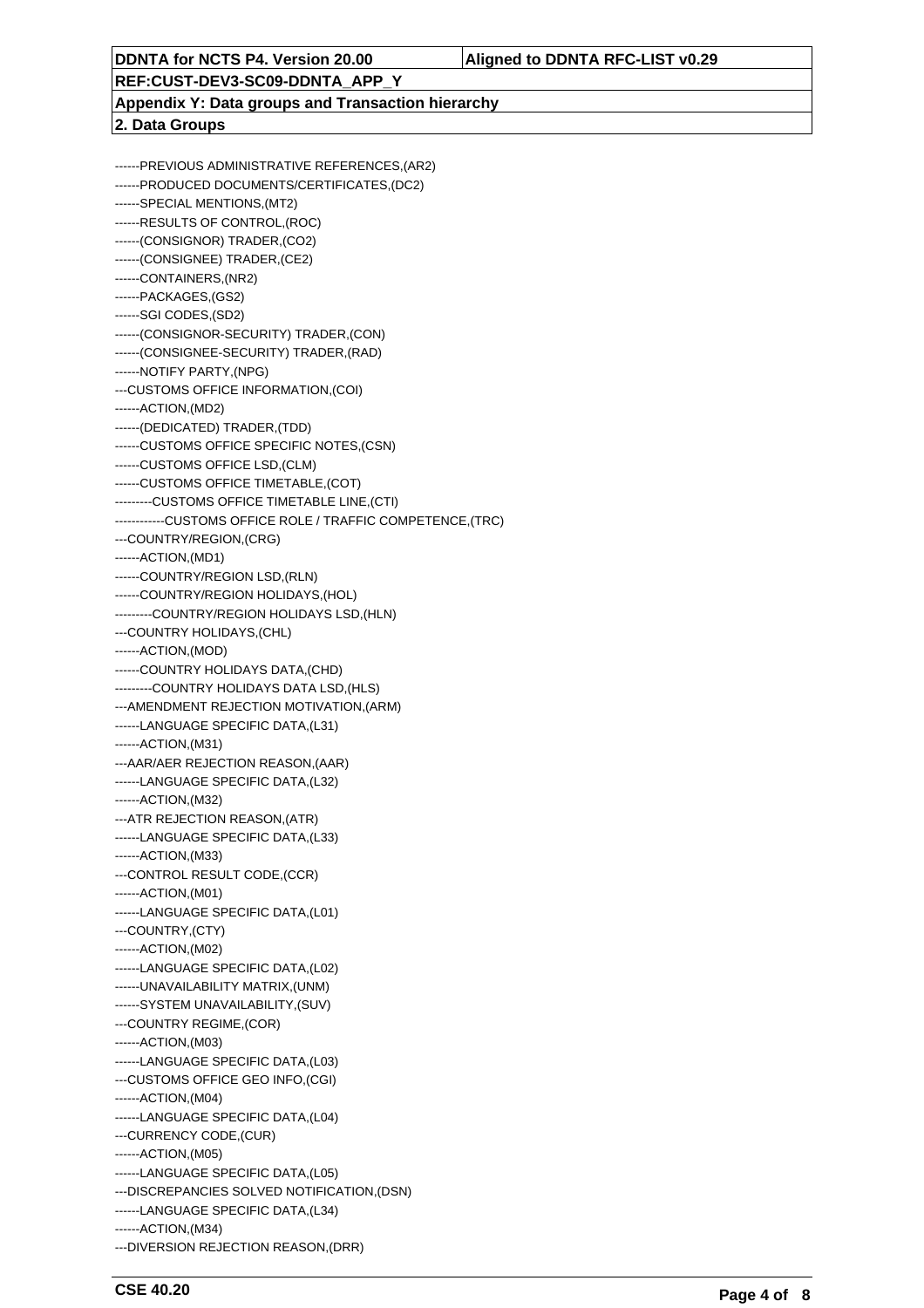**REF:CUST-DEV3-SC09-DDNTA\_APP\_Y**

#### **Appendix Y: Data groups and Transaction hierarchy 2. Data Groups**

------LANGUAGE SPECIFIC DATA,(L52) ------ACTION,(M26) ---DOCUMENT TYPE,(DCT) ------ACTION,(M07) ------LANGUAGE SPECIFIC DATA,(L07) ---GUARANTEE TYPE,(GTY) ------ACTION,(M09) ------LANGUAGE SPECIFIC DATA,(L11) ---GUARANTEE MONITORING,(GTM) ------ACTION,(M10) ------LANGUAGE SPECIFIC DATA,(L12) ---INVALID GUARANTEE REASON,(AAA) ------ACTION,(M11) ------LANGUAGE SPECIFIC DATA,(L13) ---LANGUAGE CODE,(LCD) ------ACTION,(M12) ------LANGUAGE SPECIFIC DATA,(L14) ---PACKAGING CODE,(PCO) ------ACTION,(M13) ------LANGUAGE SPECIFIC DATA,(L15) ---ROLE,(ROL) ------ACTION,(M14) ------LANGUAGE SPECIFIC DATA,(L16) ---SENSITIVE GOODS CODE,(SGC) ------ACTION,(M15) ------LANGUAGE SPECIFIC DATA,(L17) ---SPECIAL MENTION CODE,(SMN) ------ACTION,(M16) ------LANGUAGE SPECIFIC DATA,(L18) ---STATISTICS TYPE,(STT) ------ACTION,(M17) ------LANGUAGE SPECIFIC DATA,(L19) ---TRAFFIC TYPE,(TTY) ------ACTION,(M18) ------LANGUAGE SPECIFIC DATA,(L20) ---CUSTOMS OPERATION STATE TYPE,(CUS) ------ACTION,(M19) ------LANGUAGE SPECIFIC DATA,(L21) ---UNIT OF MEASURE,(UOM) ------ACTION,(M20) ------LANGUAGE SPECIFIC DATA,(L22) ---UN/LOCODE,(UNL) ------ACTION,(M21) ---TRANSPORT MODE,(TMD) ------ACTION,(M22) ------LANGUAGE SPECIFIC DATA,(L24) ---QUERY ON GUARANTEE TYPE,(QGT) ------ACTION,(M23) ------LANGUAGE SPECIFIC DATA,(L25) ---SENDING COUNTRY,(SCY) ------SYSTEM APPLICABILITY,(YLY) ---------STATISTICAL CHARACTERISTICS,(HAS) ------------SERIES ELEMENTS,(LEL) ---INTERCHANGE ERRORS,(INT) ---MESSAGE ERRORS,(MER) ------SEGMENT ERRORS,(SER) ---------DATA ELEMENT ERRORS,(DER) ---FUNCTIONAL ERROR,(ER1) ---UPL RESPONSE,(UPR)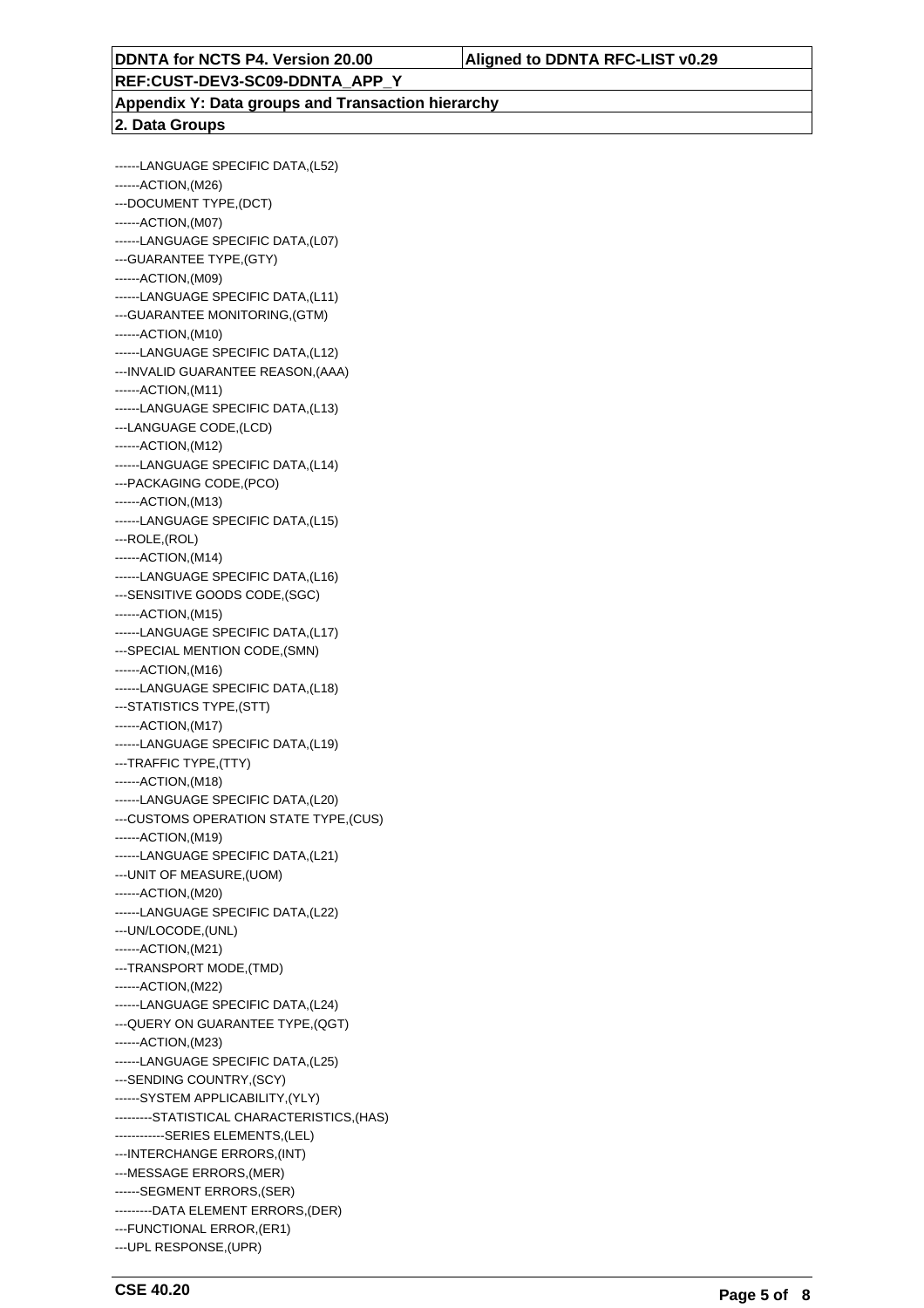**REF:CUST-DEV3-SC09-DDNTA\_APP\_Y**

**Appendix Y: Data groups and Transaction hierarchy 2. Data Groups**

---UPL ERROR,(UPE) ---GUARANTEE REFERENCE,(GRR) ------GUARANTEE QUERY,(GQY) ------(OWNER PRINCIPAL) TRADER,(OTG) ------(PRINCIPAL) TRADER,(PTG) ------VALIDITY LIMITATION EC,(GVL) ------VALIDITY LIMITATION NON EC,(GVN) ------USAGE,(GUS) ------EXPOSURE,(GEX) ------GUARANTOR,(GGR) ---------GUARANTOR OTHER ADDRESSES,(GOA) ------COMPREHENSIVE GUARANTEE,(GCM) ---------GOODS ITEM,(GCG) ---------VALIDITY LIMITATION EC,(GVM) ---------VALIDITY LIMITATION NON EC,(GVP) ------INDIVIDUAL GUARANTEE BY GUARANTOR,(IGG) ---------GOODS ITEM,(IGI) ---------(DEPARTURE) CUSTOMS OFFICE,(CCD) ---------(DESTINATION) CUSTOMS OFFICE,(CCP) ---------VALIDITY LIMITATION EC,(ICV) ---------VALIDITY LIMITATION NON EC,(ICN) ------INDIVIDUAL GUARANTEE VOUCHER,(IGV) ------ACCESS CODE,(ACC) ------PRINCIPAL ACCESS CODE (NEW),(CAN) ------PRINCIPAL ACCESS CODE (OLD),(ACO) ------INVALID GUARANTEE REASON,(IGS) ---SPECIFIC NOTES CODE,(SNC) ------ACTION,(M24) ------LANGUAGE SPECIFIC DATA,(L26) ---ITINERARY,(ITI) ---RISK ANALYSIS,(RIS) ---MANIFEST ITEM,(MAN) ---SEALS ID,(IDS) ---COMPLEMENTARY CODE,(CPM) ------LANGUAGE SPECIFIC DATA,(L51) ------ACTION,(M25) ---EXPORT QUERY REASON CODE,(EXA) ------LANGUAGE SPECIFIC DATA,(L53) ------ACTION,(AEQ) ---INCOTERM CODE,(OTE) ------LANGUAGE SPECIFIC DATA,(L54) ------ACTION,(M28) ---NATURE OF TRANSACTION CODE,(NTT) ------LANGUAGE SPECIFIC DATA,(L55) ------ACTION,(M29) ---PROCEDURE REQUESTED,(PRM) ------LANGUAGE SPECIFIC DATA,(L56) ------ACTION,(M40) ---PREVIOUS PROCEDURE,(PPR) ------LANGUAGE SPECIFIC DATA,(L57) ------ACTION,(M41) ---REPRESENTATIVE STATUS CODE,(RSS) ------LANGUAGE SPECIFIC DATA,(L58) ------ACTION,(M42) ---RISK ANALYSIS RESULT CODE,(RAR) ------ACTION,(M43) ------LANGUAGE SPECIFIC DATA,(L59) ---SPECIFIC CIRCUMSTANCE INDICATOR,(SCR) ------LANGUAGE SPECIFIC DATA,(L60)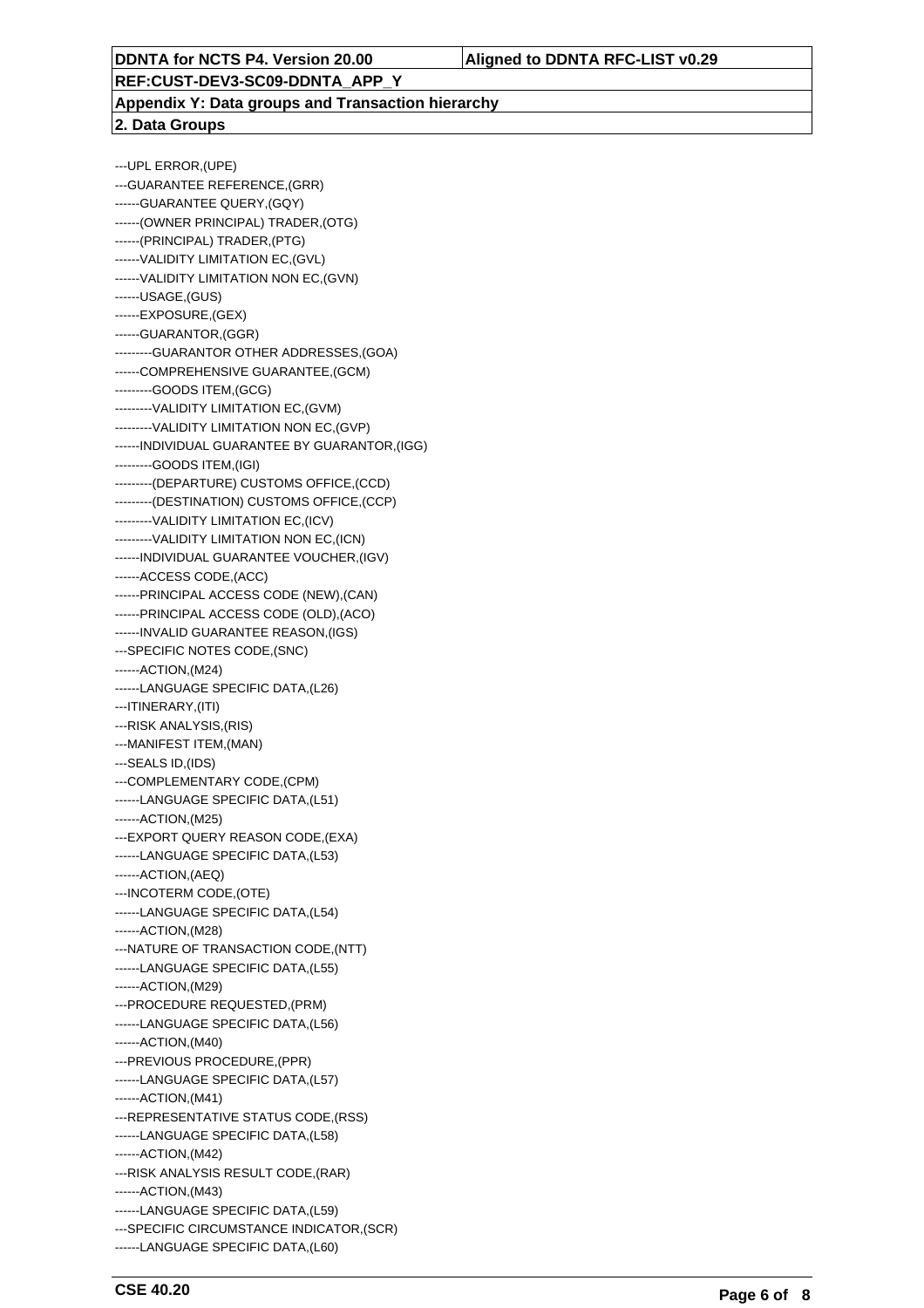**REF:CUST-DEV3-SC09-DDNTA\_APP\_Y**

**Appendix Y: Data groups and Transaction hierarchy 2. Data Groups**

#### ------ACTION,(M44) ---SUMMARY DECLARATION REJECTION REASON CODE,(SMD) ------ACTION,(M45) ------LANGUAGE SPECIFIC DATA,(L61) ---TYPE OF TAX,(TXT) ------LANGUAGE SPECIFIC DATA,(L62) ------ACTION,(M46) ---WAREHOUSE TYPE,(WRH) ------ACTION,(M47) ------LANGUAGE SPECIFIC DATA,(L63) ---UN DANGEROUS GOODS CODE,(UNG) ------LANGUAGE SPECIFIC DATA,(L64) ------ACTION,(M48) ---COMMUNITY NATIONAL PROCEDURE,(CMM) ------LANGUAGE SPECIFIC DATA,(L65) ------ACTION,(M49) ---PREVIOUS DOCUMENT CATEGORY,(PDC) ------LANGUAGE SPECIFIC DATA,(L67) ------ACTION,(M60) ---METHOD OF PAYMENT,(MOP) ------ACTION,(M61) ------LANGUAGE SPECIFIC DATA,(L68) ---TRANSPORT CHARGES METHOD OF PAYMENT,(TMG) ------ACTION,(M62) ------LANGUAGE SPECIFIC DATA,(L69) ---DECLARATION TYPE,(DCL) ------ACTION,(M06) ------LANGUAGE SPECIFIC DATA,(L06) ---DECLARATION TYPE (BOX 1.2),(DLY) ------ACTION,(M64) ------LANGUAGE SPECIFIC DATA,(L71) ---ENQUIRY,(EQR) ---(ACTUAL CONSIGNEE) TRADER,(ACR) ---(CARRIER) TRADER,(CTC) ---INFORMATION,(EIN) ------ACTION,(M65) ------LANGUAGE SPECIFIC DATA,(L72) ---ENQUIRY INFORMATION,(EIF) ---(COMPETENT AUTHORITY OF DESTINATION) CUSTOMS OFFICE,(CDR) ---REQUEST FOR ENQUIRY INFORMATION,(RQD) ---GUARANTEE INFORMATION,(CRC) ------GUARANTOR,(CFT) ---(COMPETENT AUTHORITY OF REQUESTED COUNTRY) CUSTOMS OFFICE,(ARC) ---(COMPETENT AUTHORITY OF REQUESTING COUNTRY) CUSTOMS OFFICE,(AUC) ---RECOVERY,(RVR) ---(CONSIGNOR-SECURITY) TRADER,(COS) ---(CONSIGNEE-SECURITY) TRADER,(TSC) ---PREVIOUS DOCUMENT TYPE,(PDT) ------ACTION,(M66) ------LANGUAGE SPECIFIC DATA,(L73) ---REQUESTED INFORMATION,(RQI) ------LANGUAGE SPECIFIC DATA,(L74) ------ACTION,(M68) ---ITEM NUMBER REJECTION REASON CODE,(INJ) ------ACTION,(AIJ) ------LANGUAGE SPECIFIC DATA,(LNJ) ---CUSTOMS INTERVENTION,(CVR) ------ACTION,(AIC) ------LANGUAGE SPECIFIC DATA,(LNV)